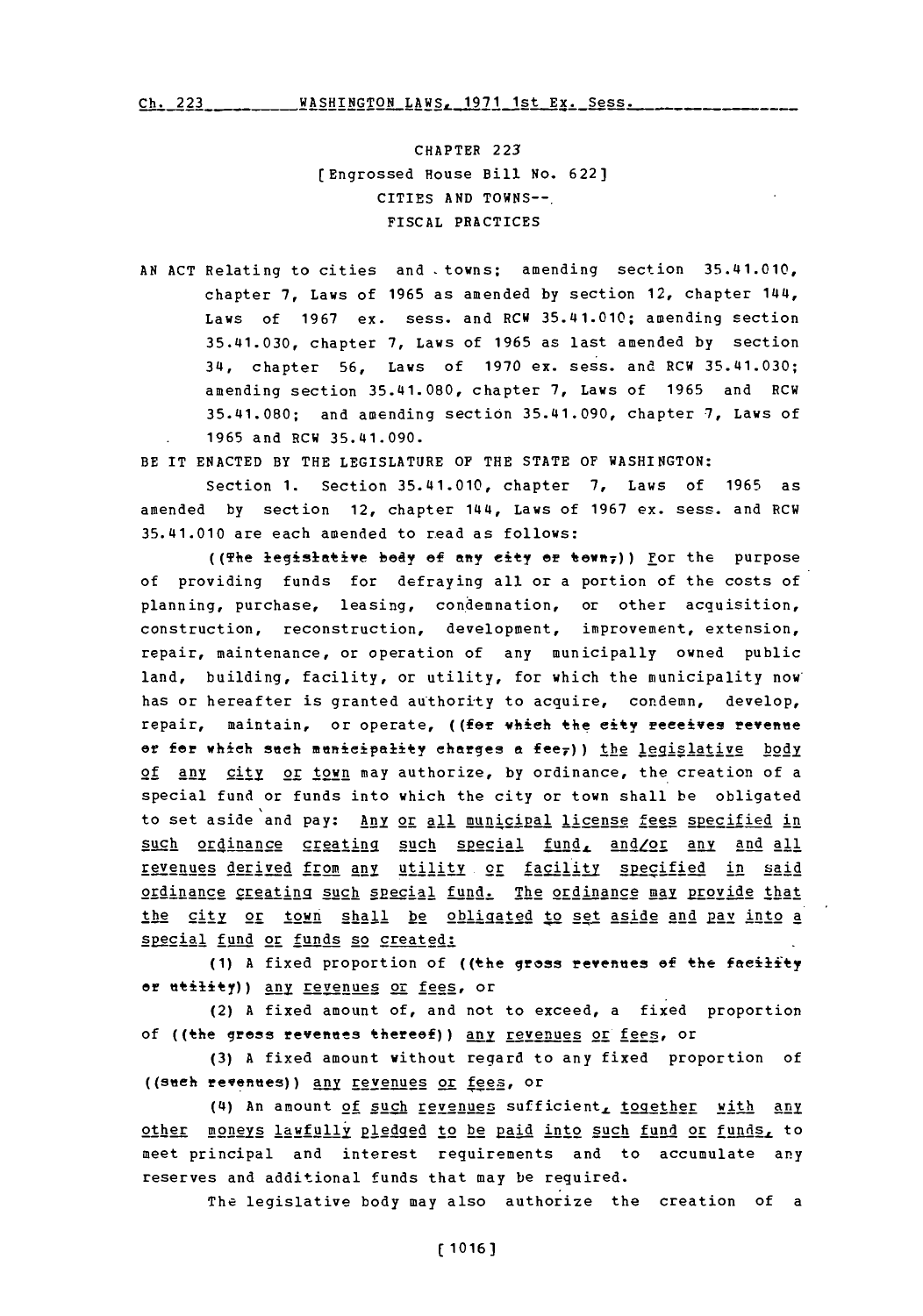special fund or funds to defray all or part of the costs of planning, purchase, condemnation, or other acquisition, construction, improvement, maintenance or operation of any public park in, upon or above property used or to be used as municipally owned off-street parking space and facilites, whether or not revenues are received or fees charged in the course of public use of such park. Part or all of the otherwise unpledged revenues, fees or charges arising from mu nicipal ownership, operation, lease or license of any off-street parking space and facilities, or arising from municipal license of any off-street parking space, shall be set aside and paid into such special fund or funds in accordance with this section.

Sec. 2. Section 35.141.030, chapter **7,** Laws of **1965** as last amended **by** section **314,** chapter **56,** Laws of **1970** ex. sess. and RCW 35.141.030. are each amended to read as follows:

If the legislative body of a city or town deems it advisable to purchase, lease, condemn, or otherwise acquire, construct, develop, improve, extend, or operate any land, building, facility, or utility, and adopts an ordinance authorizing such purchase, lease, condemnation, acquisition, construction, development, improvement and to provide funds for defraying all or a portion of the cost thereof from the proceeds of the sale'of revenue bonds, and such ordinance has been ratified **by** the voters of the city or town in those instances where the original acquisition, construction, or development of such facility or utility is required to be ratified **by** the voters under the Provisions **of** RCW **35.67.030** and **35.92.070,** such city or town may issue revenue bonds against the special fund or funds created solely from revenues. The revenue bonds so issued shall:

(1)\_Be registered or coupon bonds;

(2) Be issued in such denominations ((ef net less than ene hundred dollars ner mere than ene theesea dollars)) as determined **by** the legislative body of the city or town;

**(3)** Be numbered from one upwards consecutively;

**(14)** Bear the date of their issue;

**(5)** Be serial or term bonds and the final maturity thereof shall not extend beyond the reasonable life expectancy of the facility or utility;

**(6)** Bear interest at such rate or rates as authorized **by** the legislative body of the city or town, ((payable **annually or** semiannually)) with interest coupons attached unless such bonds are registered as to interest, in which case no interest coupons need be attached;

**(7)** Be payable as to principal and interest at such place as may be designated therein;

**(8)** State upon their face that they are payable from a special